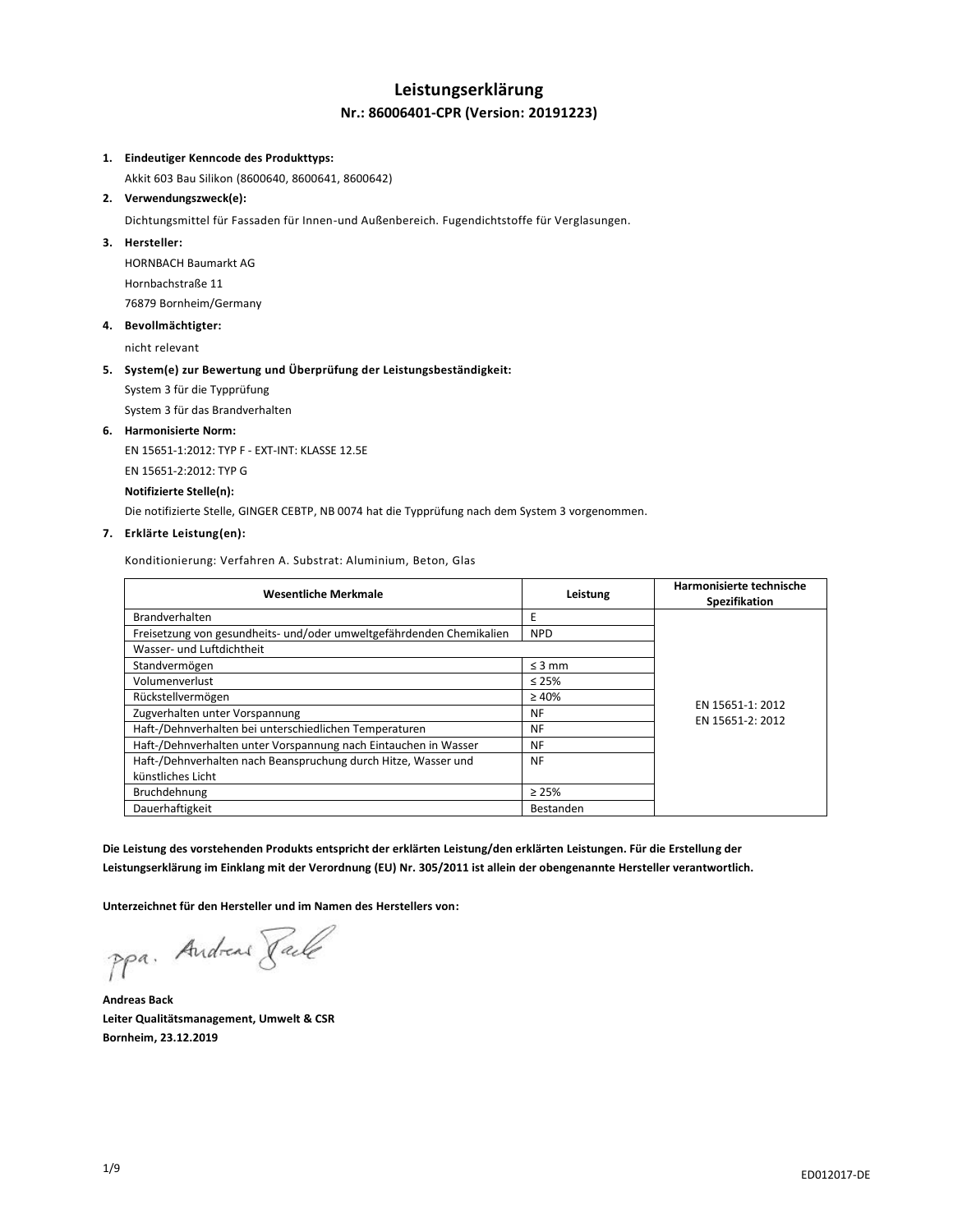# **Declaration of Performance No 86006401-CPR (Version: 20191223)**

## **1. Unique identification code of the product-type:**

Akkit 603 Construction Silicone (8600640, 8600641, 8600642)

# **2. Intended use/es:**

Sealant for interior and exterior facades. Joint sealants for glazing applications.

#### **3. Manufacturer:**

HORNBACH Baumarkt AG Hornbachstraße 11 76879 Bornheim/Germany

## **4. Authorised representative:**

not relevant

## **5. System/s of AVCP:**

System 3 for the type test System 3 for reaction to fire

# **6. Harmonised standard:**

EN 15651-1:2012: TYP F - EXT-INT: CLASS 12.5E EN 15651-2:2012: TYPE G **Notified body/ies:**

The notified body, GINGER CEBTP, NB 0074, has performed the type test following system 3.

## **7. Declared performance/s:**

Conditioning: Procedure A. Substrate: Aluminium, Concrete, Glass

| <b>Essential characteristics</b>                                              | Performance | Harmonised technical specification |
|-------------------------------------------------------------------------------|-------------|------------------------------------|
| Reaction to fire                                                              |             |                                    |
| Release of chemicals harmful to health and/or the environment                 | <b>NPD</b>  |                                    |
| Water- and air-tightness                                                      |             |                                    |
| Stability                                                                     | $\leq$ 3 mm |                                    |
| Loss of volume                                                                | $\leq 25\%$ |                                    |
| Resilience                                                                    | $\geq 40\%$ | EN 15651-1: 2012                   |
| Tensile behaviour under pre-stress                                            | NF          | EN 15651-2: 2012                   |
| Adhesive / tensile behaviour at different temperatures                        | NF          |                                    |
| Adhesive / tensile behaviour under pre-stress after immersion in water        | NF          |                                    |
| Adhesion/tensile behaviour after exposure to heat, water and artificial light | <b>NF</b>   |                                    |
| Elongation at break                                                           | $\geq 25\%$ |                                    |
| Durability                                                                    | Passed      |                                    |

**The performance of the product identified above is in conformity with the set of declared performance/s. This declaration of performance is issued, in accordance with Regulation (EU) No 305/2011, under the sole responsibility of the manufacturer identified above.**

**Signed for and on behalf of the manufacturer by:**

ppa. Andreas Face

**Andreas Back Head of Quality Assurance, Environmental Issues & CSR At Bornheim on 23.12.2019**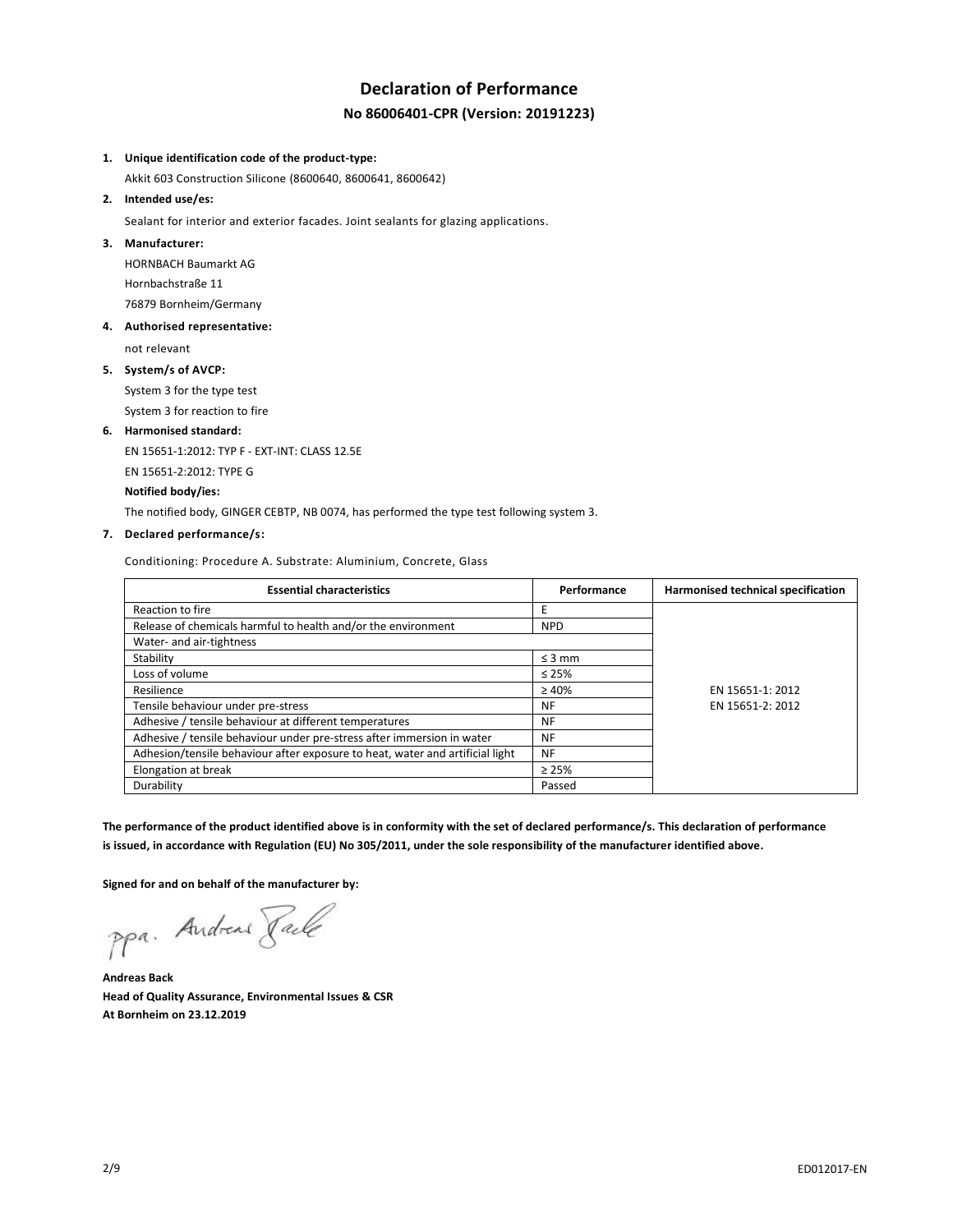# **Déclaration des Performances N <sup>o</sup> 86006401-CPR (Version 20191223)**

### **1. Code d'identification unique du produit type :**

Akkit 603 Silicone construction (8600640, 8600641, 8600642)

#### **2. Usage(s) prévu(s) :**

Produit d'étanchéité pour façades pour l'extérieur et l'intérieur. Mastics d'étanchéité à joints pour vitrages.

### **3. Fabricant :**

HORNBACH Baumarkt AG Hornbachstraße 11 76879 Bornheim/Germany

**4. Mandataire :**

non pertinent

#### **5. Système(s) d'évaluation et de vérification de la constance des performances :**

Système 3 pour le contrôle de type

Système 3 pour le comportement au feu

**6. Norme harmonisée :**

EN 15651-1:2012 : TYPE F - EXT-INT : CLASSE 12.5E

EN 15651-2:2012 : TYPE G

**Organisme(s) notifié(s) :**

L'institut agréé, GINGER CEBTP, NB 0074, a effectué le contrôle de type selon le système 3.

## **7. Performance(s) déclarées :**

Conditions : Comportement A. Substrat : Aluminium, Béton, Vitre

| Caractéristiques essentielles                                                            | Performance | Spécifications techniques |
|------------------------------------------------------------------------------------------|-------------|---------------------------|
|                                                                                          |             | harmonisées               |
| Comportement au feu                                                                      | E           |                           |
| Dégagement de produits chimiques dangereux pour la santé et / ou l'environnement         | <b>NPD</b>  |                           |
| Etanchéité à l'eau et à l'air                                                            |             |                           |
| Stabilité                                                                                | $\leq$ 3 mm |                           |
| Perte de volume                                                                          | $\leq 25\%$ |                           |
| Reprise élastique                                                                        | $\geq 40\%$ | EN 15651-1: 2012          |
| Comportement à la traction sous l'effet de la précontrainte                              | <b>NF</b>   | EN 15651-2: 2012          |
| Comportement au collage / à la dilatation en cas de variations de températures           | <b>NF</b>   |                           |
| Comportement au collage / à la dilatation sous précontrainte après immersion dans l'eau  | <b>NF</b>   |                           |
| Comportement au collage / à la dilatation après exposition à la chaleur, à l'eau et à la | <b>NF</b>   |                           |
| lumière artificielle                                                                     |             |                           |
| Allongement à la rupture                                                                 | $\geq 25\%$ |                           |
| Durabilité                                                                               | Réussi      |                           |

**Les performances du produit identifié ci-dessus sont conformes aux performances déclarées. Conformément au règlement (UE) n <sup>o</sup> 305/2011, la présente déclaration des performances est établie sous la seule responsabilité du fabricant mentionné ci-dessus.**

**Signé pour le fabricant et en son nom par :**

ppa. Andreas Face

**Andreas Back Directeur Management de la qualité & CSR À Bornheim, le 23.12.2019**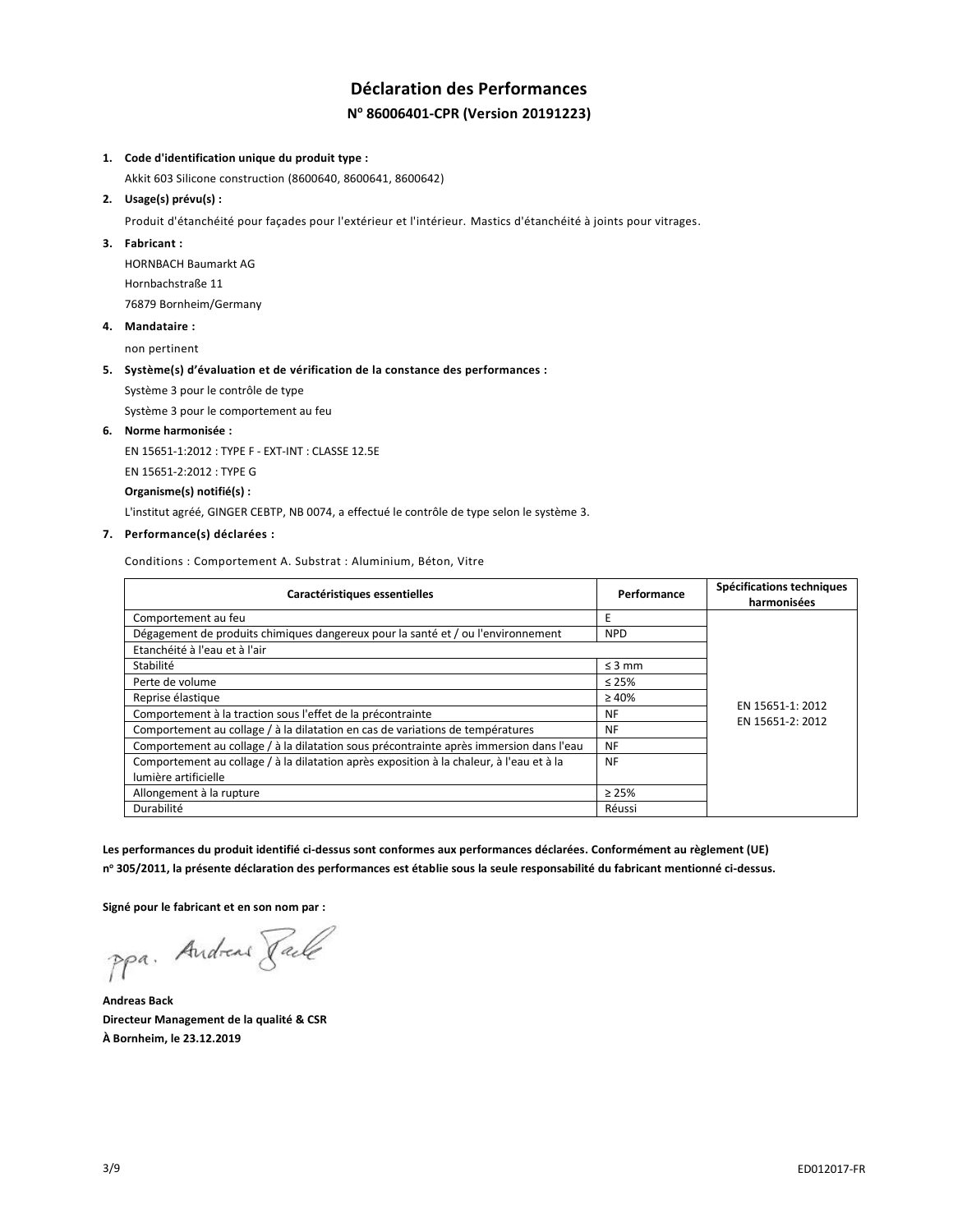# **Dichiarazione di Prestazione N. 86006401-CPR (Versione 20191223)**

#### **1. Codice di identificazione unico del prodotto-tipo:**

Akkit 603 Bau Silikon (8600640, 8600641, 8600642)

# **2. Usi previsti:**

Sigillante per facciate per interni ed esterni. Sigillante per vetrate.

## **3. Fabbricante:**

HORNBACH Baumarkt AG Hornbachstraße 11 76879 Bornheim/Germany

## **4. Mandatario:**

non rilevante

## **5. Sistemi di VVCP:**

Sistema 3 per la prova di tipo

Sistema 3 per il comportamento antincendio

## **6. Norma armonizzata:**

EN 15651-1:2012: TIPO F - EXT-INT: CLASSE 12.5E

EN 15651-2:2012: TIPO G

## **Organismi notificati:**

L'ente di notifica, GINGER CEBTP, NB 0074 ha realizzato la prova di tipo secondo il sistema 3.

### **7. Prestazioni dichiarate:**

Condizionamento: Processo A. Substrato: Alluminio, Calcestruzzo, Vetro

| Caratteristiche essenziali                                              | Prestazioni | Specifiche tecniche armonizzate |
|-------------------------------------------------------------------------|-------------|---------------------------------|
| Comportamento antincendio                                               | E           |                                 |
| Rilascio di agenti chimici dannosi per la salute e/o l'ambiente         | <b>NPD</b>  |                                 |
| A tenuta d'acqua e aria                                                 |             |                                 |
| Stabilità                                                               | $\leq$ 3 mm |                                 |
| Perdita di volume                                                       | $\leq 25\%$ |                                 |
| Resilienza                                                              | $\geq 40\%$ |                                 |
| Comportamento in trazione con coppia iniziale                           | NF          | EN 15651-1: 2012                |
| Comportamento di adesione e dilatazione a diverse temperature           | NF          | EN 15651-2: 2012                |
| Comportamento di adesione e dilatazione con coppia iniziale dopo        | <b>NF</b>   |                                 |
| immersione in acqua                                                     |             |                                 |
| Comportamento di adesione e dilatazione dopo sollecitazione con calore, | <b>NF</b>   |                                 |
| acqua e luce artificiale                                                |             |                                 |
| Allungamento a rottura                                                  | $\geq 25\%$ |                                 |
| Durevolezza                                                             | Superata    |                                 |

**La prestazione del prodotto sopra identificato è conforme all'insieme delle prestazioni dichiarate. La presente dichiarazione di responsabilità viene emessa, in conformità al regolamento (UE) n. 305/2011, sotto la sola responsabilità del fabbricante sopra identificato.**

**Firmato a nome e per conto del fabbricante da:**

ppa. Andreas Paule

**Andreas Back Responsabile Qualità & CSR In Bornheim addì 23.12.2019**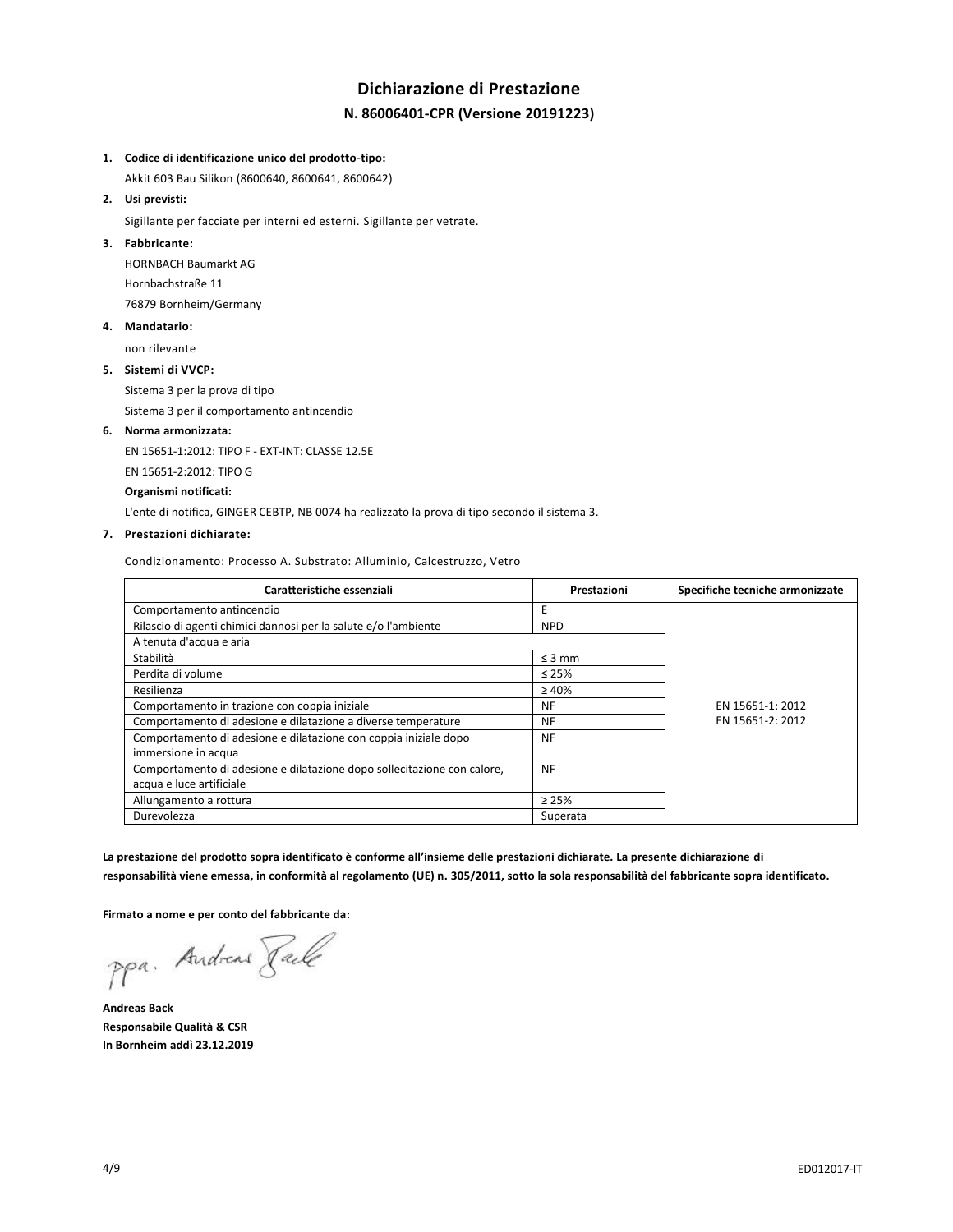# **Prestatieverklaring Nr. 86006401-CPR (Versie 20191223)**

## **1. Unieke identificatiecode van het producttype:**

Akkit 603 Bau Silikon (Bouw Silicone) (8600640, 8600641, 8600642)

### **2. Beoogd(e) gebruik(en):**

Afdichtingsmiddel voor voorgevels, voor gebruik binnen en buiten. Voegafdichting voor beglazingen.

### **3. Fabrikant:**

HORNBACH Baumarkt AG Hornbachstraße 11 76879 Bornheim/Germany

**4. Gemachtigde:**

niet relevant

## **5. Het system of de systemen voor de beoordeling en verificatie van de prestatiebestendigheid:**

Systeem 3 voor de typetest

Systeem 3 voor het brandgedrag

## **6. Geharmoniseerde norm:**

EN 15651-1:2012: TYP F - EXT-INT: KLASSE 12.5E

EN 15651-2:2012: TYPE G

# **Aangemelde instantie(s):**

De aangemelde instantie, GINGER CEBTP, NB 0074 heeft de typetest volgens het systeem 3 uitgevoerd.

# **7. Aangegeven prestatie(s):**

Conditionering: Methode A. Substraat: Aluminium, Beton, Glas

| Essentiële kenmerken                                                              | Vermogen    | Geharmoniseerde<br>technische specificatie |
|-----------------------------------------------------------------------------------|-------------|--------------------------------------------|
| Brandgedrag                                                                       | E           |                                            |
| Vrijkomen van chemicaliën die gevaarlijk zijn voor de gezondheid en/of het milieu | <b>NPD</b>  |                                            |
| Water- en luchtdichtheid                                                          |             |                                            |
| Standvermogen                                                                     | $\leq$ 3 mm |                                            |
| Volumeverlies                                                                     | $\leq 25\%$ |                                            |
| Elastisch herstelvermogen                                                         | $\geq 40\%$ | EN 15651-1: 2012                           |
| Treksterkte onder voorspanning                                                    | <b>NF</b>   | EN 15651-2: 2012                           |
| Hechtsterkte en rekgedrag bij verschillende temperaturen                          | <b>NF</b>   |                                            |
| Hechtsterkte en rekgedrag onder voorspanning na onderdompeling in water           | <b>NF</b>   |                                            |
| Hechtsterkte en rekgedrag na belasting door hitte, water en kunstmatig licht      | <b>NF</b>   |                                            |
| <b>Breukrek</b>                                                                   | $\geq 25\%$ |                                            |
| Duurzaamheid                                                                      | Aangetoond  |                                            |

**De prestaties van het hierboven omschreven product zijn conform de aangegeven prestaties. Deze prestatieverklaring wordt in overeenstemming met Verordening (EU) nr. 305/2011 onder de exclusieve verantwoordelijkheid van de hierboven vermelde fabrikant verstrekt.**

**Ondertekend voor en namens de fabrikant door:**

ppa. Andreas Face

**Andreas Back hoofd Kwaliteitsmanagement & CSR Te Bornheim op 23.12.2019**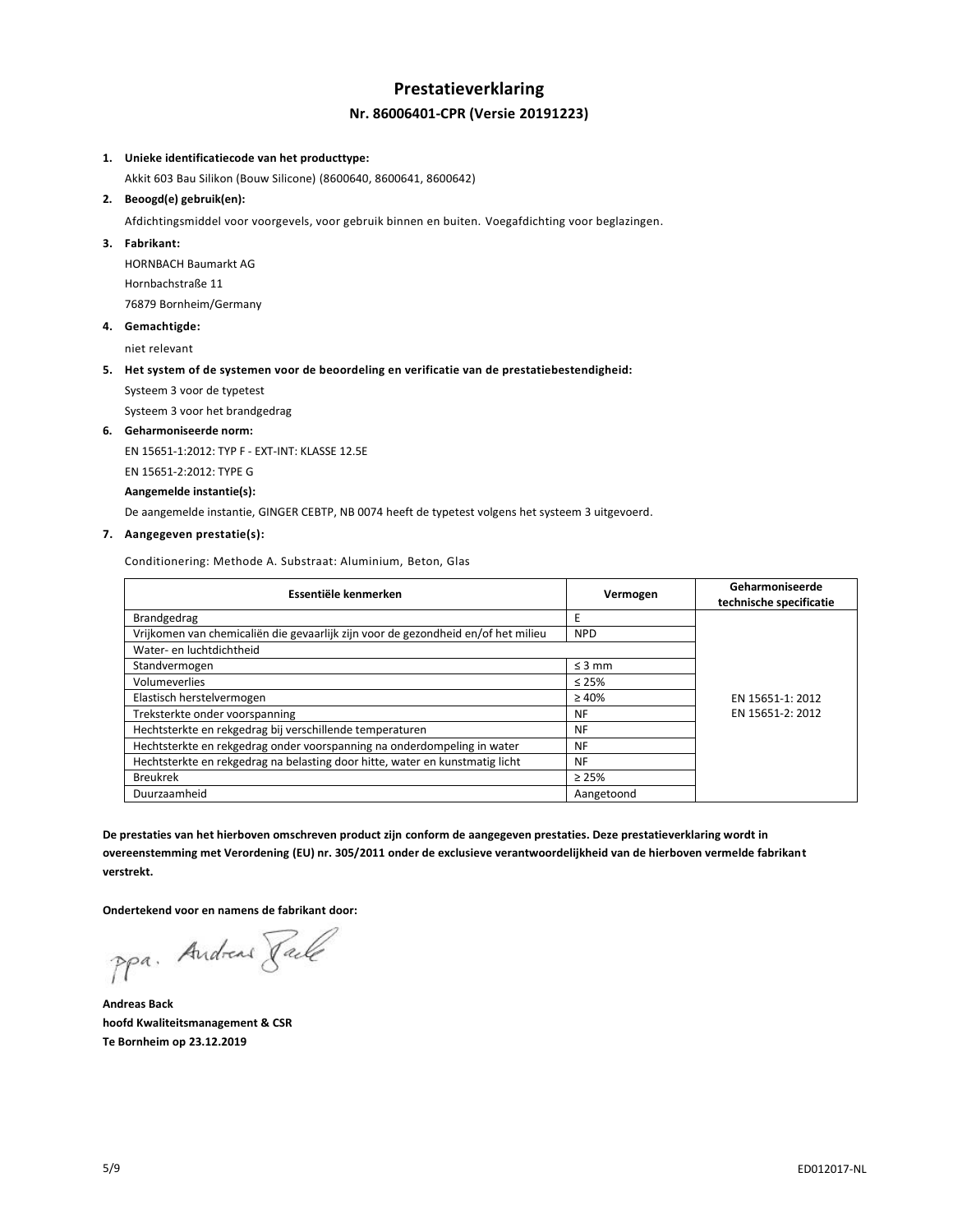# **Prestandadeklaration Nr 86006401-CPR (Version 20191223)**

## **1. Produkttypens unika identifikationskod:**

Akkit 603 Byggsilikon (8600640, 8600641, 8600642)

**2. Avsedd användning/avsedda användningar:**

Tätningsmedel för fasader i inom- och utomhusområden. Fogtätningsmedel för inglasning.

## **3. Tillverkare:**

HORNBACH Baumarkt AG Hornbachstraße 11 76879 Bornheim/Germany

# **4. Tillverkarens representant:**

ej relevant

## **5. System för bedömning och fortlöpande kontroll av prestanda:**

System 3 för typprovning

System 3 för förhållningssätt vid brand

### **6. Harmoniserad standard:**

EN 15651-1:2012: TYP F - EXT-INT: KLASS 12.5E

EN 15651-2:2012: TYP G

# **Anmält/anmälda organ:**

Det officiella certifieringsorganet, GINGER CEBTP, NB 0074 har utfört typprovningen enligt system 3.

## **7. Angiven prestanda:**

Konditionering: Förfarande A. Substrat: aluminium, betong, glas

| Väsentliga kännetecken                                                       | Prestanda   | Harmoniserad teknisk specifikation |
|------------------------------------------------------------------------------|-------------|------------------------------------|
| Förhållningssätt vid brand                                                   | F           |                                    |
| Utsläpp av hälso- och / eller miljöfarliga kemikalier                        | <b>NPD</b>  |                                    |
| Vatten- och lufttäthet                                                       |             |                                    |
| Stabilitet                                                                   | $\leq$ 3 mm |                                    |
| Volymförlust                                                                 | $\leq 25\%$ |                                    |
| Återställningsförmåga                                                        | $\geq 40\%$ | EN 15651-1: 2012                   |
| Dragegenskaper vid förspänning                                               | NF          | EN 15651-2: 2012                   |
| Häft- och töjegenskaper vid varierande temperaturer                          | <b>NF</b>   |                                    |
| Häft- och töjegenskaper vid förspänning efter neddoppning i vatten           | NF          |                                    |
| Häft- och töjegenskaper efter påfrestning genom värme, vatten och konstgjord | NF          |                                    |
| belysning                                                                    |             |                                    |
| Brottöjning                                                                  | $\geq 25\%$ |                                    |
| Beständighet                                                                 | godkänd     |                                    |

**Prestandan för ovanstående produkt överensstämmer med den angivna prestandan. Denna prestandadeklaration har utfärdats i enlighet med förordning (EU) nr 305/2011 på eget ansvar av den tillverkare som anges ovan.**

**Undertecknad på tillverkarens vägnar av:**

ppa. Andread Faile

**Andreas Back ledare för kvalitetsmanagement & CSR Bornheim den 23.12.2019**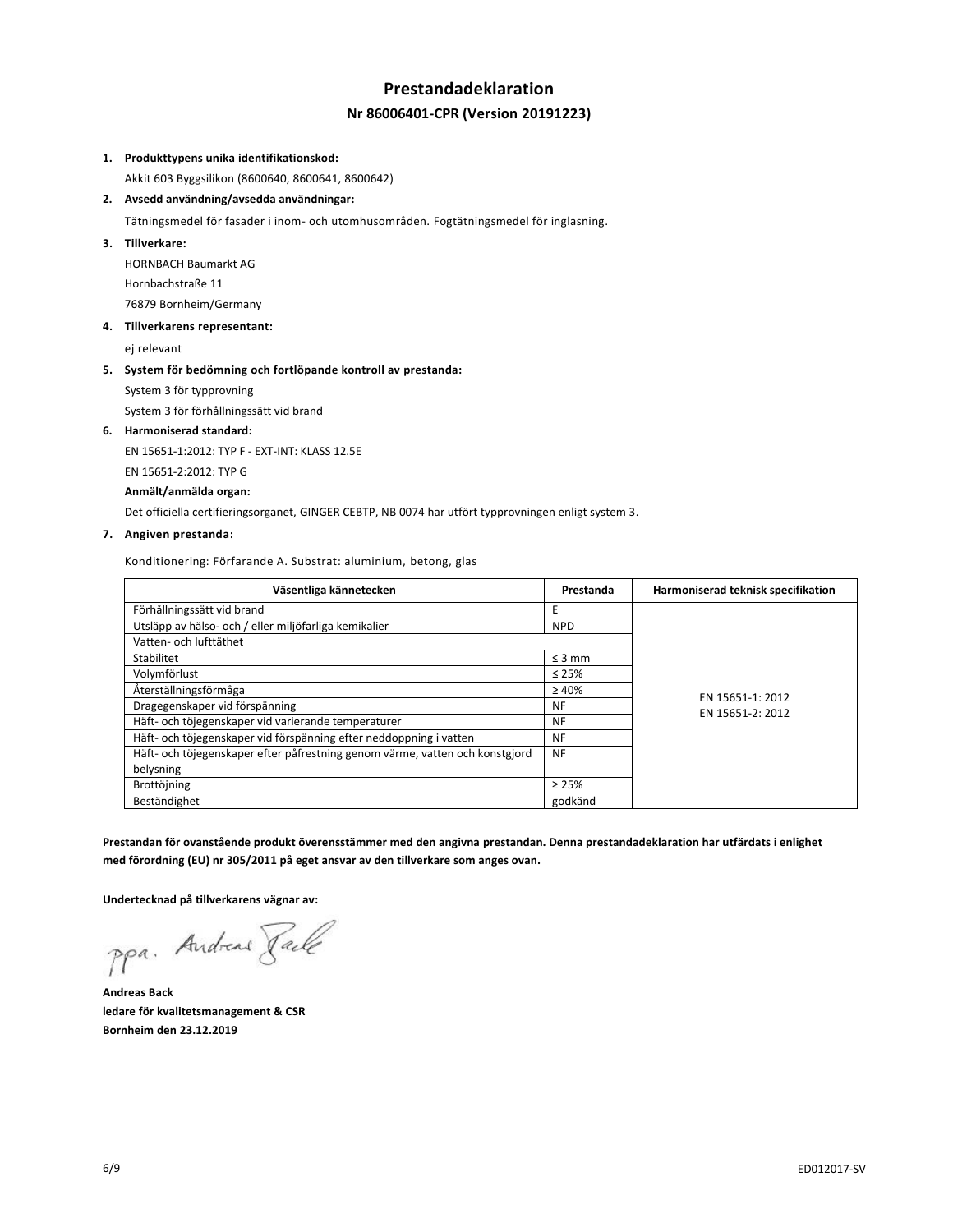# **Prohlášení o Vlastnostech č. 86006401-CPR (Verze 20191223)**

## **1. Jedinečný identifikační kód typu výrobku:**

Akkit 603 stavební silikon (8600640, 8600641, 8600642)

# **2. Zamýšlené/zamýšlená použití:**

Těsnicí prostředek na fasády pro vnitřní i venkovní prostory. Těsnicí tmely pro prosklení.

## **3. Výrobce:**

HORNBACH Baumarkt AG Hornbachstraße 11 76879 Bornheim/Germany

# **4. Zplnomocněný zástupce:**

irelevantní

## **5. Systém/systémy POSV:**

Systém 3 pro typovou zkoušku Systém 3 pro požární vlastnosti

# **6. Harmonizovaná norma:**

EN 15651-1:2012: TYP F - EXT-INT: Třída 12.5E EN 15651-2:2012: TYP G

# **Oznámený subjekt/oznámené subjekty:**

Notifikované místo, GINGER CEBTP, NB 0074 provedlo typovou zkoušku podle systému 3.

# **7. Deklarovaná vlastnost/Deklarované vlastnosti:**

Nastavení podmínek: Postup A. Substrát: Hliník, Beton, Sklo

| Podstatné vlastnosti                                               | Výkon       | Harmonizovaná technická specifikace |
|--------------------------------------------------------------------|-------------|-------------------------------------|
| Požární vlastnosti                                                 | Е           |                                     |
| Uvolňování zdraví a/nebo životnímu prostředí škodlivých chemikálií | <b>NPD</b>  |                                     |
| Vodotěsnost a vzduchotěsnost                                       |             |                                     |
| Stabilita                                                          | $\leq$ 3 mm |                                     |
| Objemová ztráta                                                    | $\leq 25\%$ |                                     |
| Elastické zotavení                                                 | $\geq 40\%$ | EN 15651-1: 2012                    |
| Vlastnosti v tahu při předepnutí                                   | <b>NF</b>   | EN 15651-2: 2012                    |
| Přilnavost/roztažnost při různých teplotách                        | NF          |                                     |
| Přilnavost/roztažnost při předepnutí po ponoření do vody           | NF          |                                     |
| Přilnavost/roztažnost po námáhání horkem, vodou a umělým světlem   | <b>NF</b>   |                                     |
| Mezní protažení                                                    | $\geq 25\%$ |                                     |
| Trvanlivost                                                        | Obstál      |                                     |

**Vlastnosti výše uvedeného výrobku jsou ve shodě se souborem deklarovaných vlastností. Toto prohlášení o vlastnostech se v souladu s nařízením (EU) č. 305/2011 vydává na výhradní odpovědnost výrobce uvedeného výše.**

**Podepsáno za výrobce a jeho jménem:**

ppa. Andreas Faile

**Andreas Back vedoucí oddělení kvality & CSR V Bornheim dne 23.12.2019**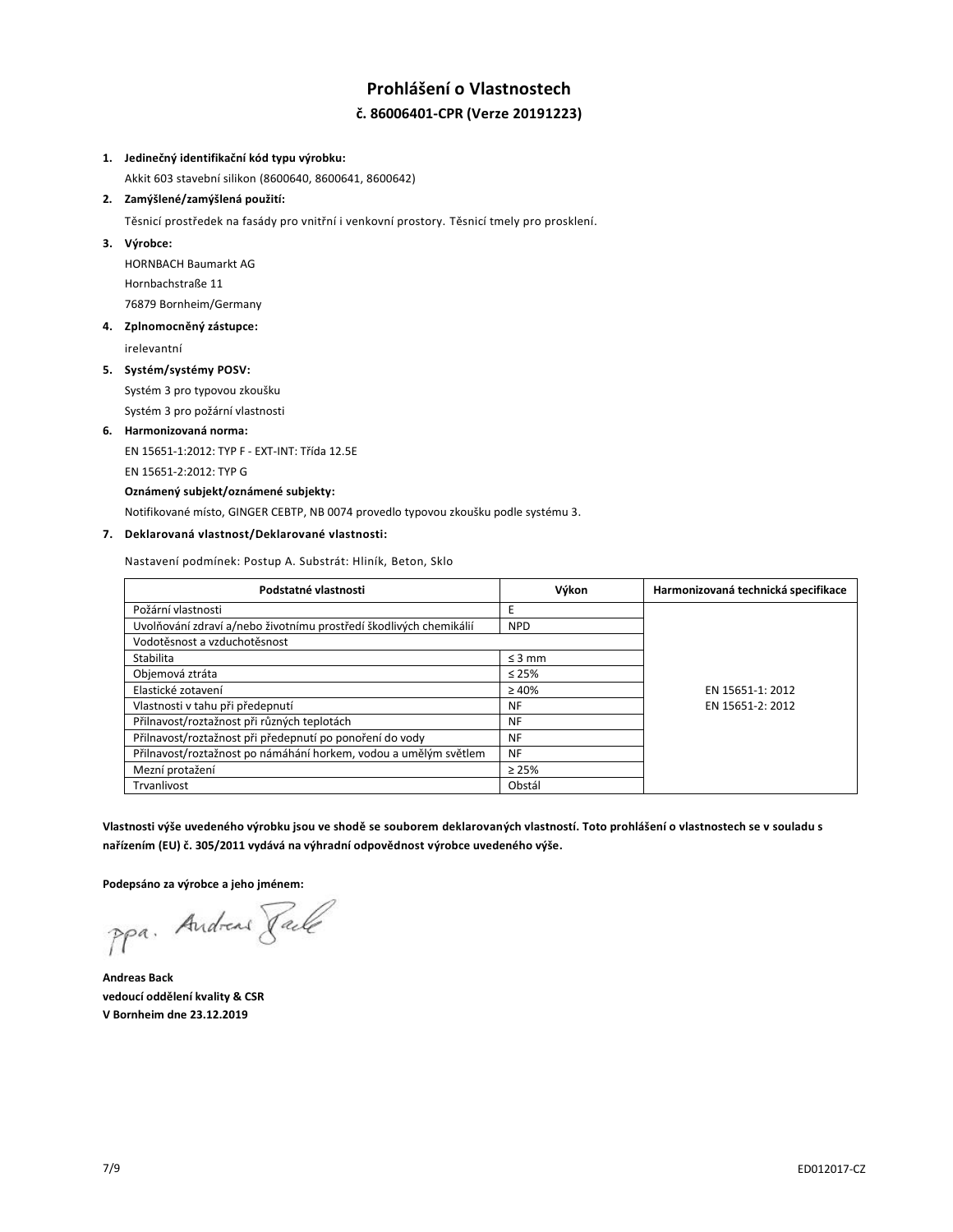# **Vyhlásenie o Parametroch č. 86006401-CPR (Verzia 20191223)**

## **1. Jedinečný identifikačný kód typu výrobku:**

Akkit 603 stavebný silikón (8600640, 8600641, 8600642)

# **2. Zamýšľané použitie/použitia:**

Tesniaci prostriedok na fasády v interiéri a exteriéri. Tesniace tmely pre sklenené tabule.

### **3. Výrobca:**

HORNBACH Baumarkt AG Hornbachstraße 11 76879 Bornheim/Germany

# **4. Splnomocnený zástupca:**

irelevantný

## **5. Systém(-y) posudzovania a overovania nemennosti parametrov:**

Systém 3 na skúšku typu

Systém 3 pre správanie sa pri požiari

#### **6. Harmonizovaná norma:**

EN 15651-1:2012: TYP F - EXT-INT: TRIEDA 12.5E

EN 15651-2:2012: TYP G

## **Notifikovaný(-é) subjekt(-y):**

Notifikačné miesto, GINGER CEBTP, NB 0074 skúšku typu podľa systému 3.

## **7. Deklarované parametre:**

Uskladnenie: Proces A. Substrát: Hliník, Betón, Sklo

| Podstatné znaky                                                           | Výkon       | Harmonizované technické<br>špecifikácie |
|---------------------------------------------------------------------------|-------------|-----------------------------------------|
| Správanie sa pri požiari                                                  | E           |                                         |
| Uvoľňovanie zdraviu škodlivých a/alebo ekologicky nebezpečných chemikálií | <b>NPD</b>  |                                         |
| Hustota vody alebo vzduchu                                                |             |                                         |
| Priľnavosť                                                                | $\leq$ 3 mm |                                         |
| Strata objemu                                                             | $\leq 25\%$ | EN 15651-1: 2012<br>EN 15651-2: 2012    |
| Možnosti spätného prestavenia                                             | $\geq 40\%$ |                                         |
| Ťažné vlastnosti pod predpätím                                            | <b>NF</b>   |                                         |
| Priľnavosť/rozpínanie pri rôznych teplotách                               | <b>NF</b>   |                                         |
| Priľnavosť/rozpínanie pri predpätí po ponorení do vody                    | <b>NF</b>   |                                         |
| Priľnavosť/Rozpínanie podľa namáhania prostredníctvom tepla, vody a       | <b>NF</b>   |                                         |
| umelého svetla                                                            |             |                                         |
| Rozpínanie pri prasknutí                                                  | $\geq 25\%$ |                                         |
| Životnosť                                                                 | V poriadku  |                                         |

**Uvedené parametre výrobku sú v zhode so súborom deklarovaných parametrov. Toto vyhlásenie o parametroch sa v súlade s nariadením (EU) č. 305/2011 vydáva na výhradnú zodpovednosť uvedeného výrobcu.**

**Podpísal(-a) za a v mene výrobcu:**

ppa. Andreas Pale

**Andreas Back vedúci manažmentu kvality & CSR V Bornheim dňa 23.12.2019**